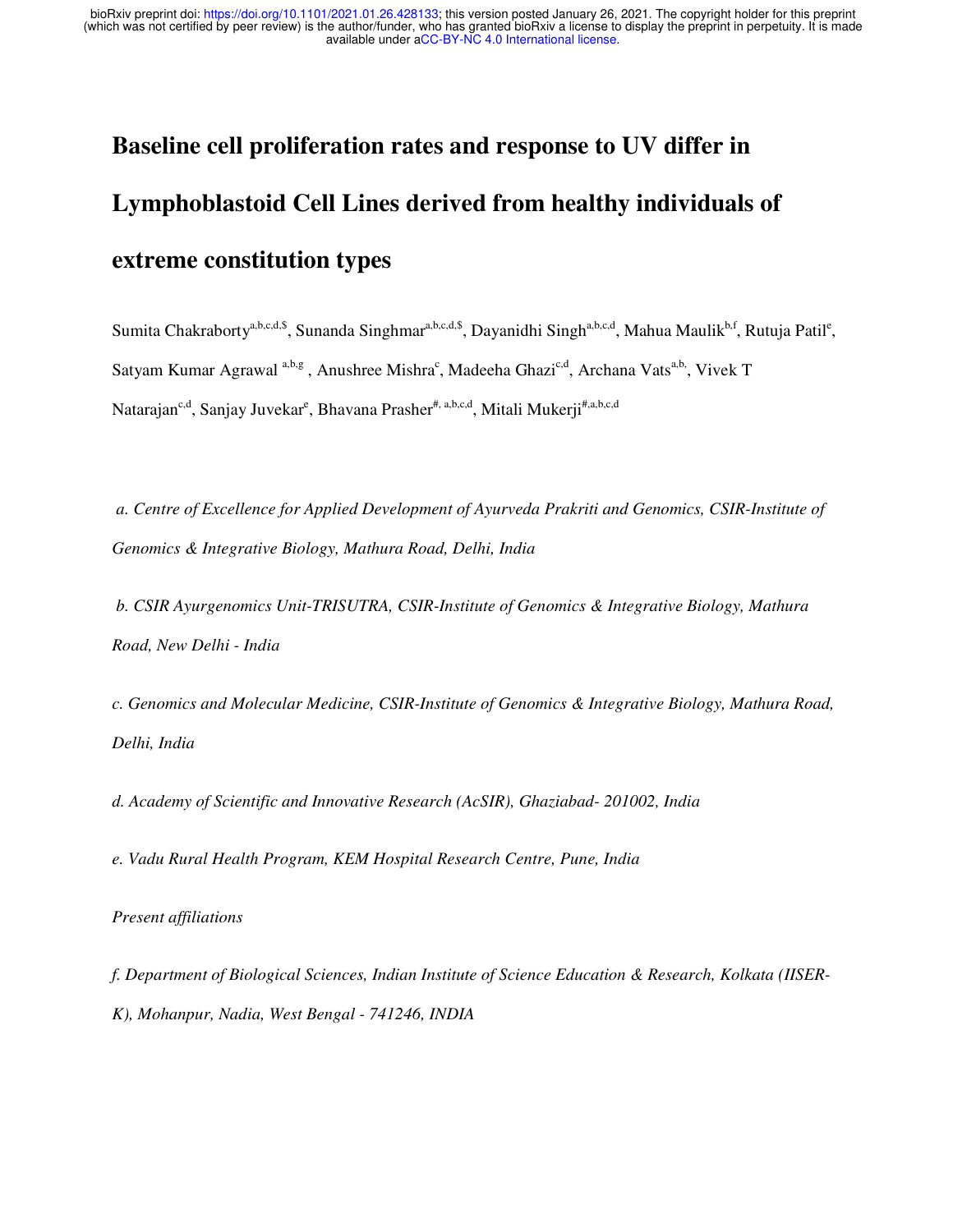*g. School of Pharmacy and Emerging Sciences (SPES), Baddi University of Emerging Sci. & Tech. (BUEST),Makhnumajra, Baddi Distt. Solan, H.P.-173205*

*\$ Equal contributions*

*# Corresponding authors* 

#### **Abstract**

Differences in human phenotypes and susceptibility to complex diseases are an outcome of genetic and environmental interactions. This is evident in diseases that progress through a common set of intermediate patho- endophenotypes. Precision medicine aims to delineate the molecular players for individualized and early interventions. Functional studies in Lymphoblastoid Cell Line (LCL) model of phenotypically well characterized healthy individuals can help deconvolute and validate these molecular mechanisms. We developed LCLs from eight healthy individuals belonging to three extreme constitution types, deep phenotyped on the basis of Ayurveda. LCLs were characterized by karyotyping and immunophenotyping. Growth characteristics and response to UV was studied in these LCLs. We observed significant differences in cell proliferation rates between the contrasting groups such that one type (*Kapha*) proliferates significantly slower than the other two (*Vata, Pitta*). In response to UV, one fast growing group (*Vata*) shows higher cell death but recovers its numbers due to inherent higher rates of proliferation. The baseline differences in cell proliferation are key to understanding the survival of cells in UV stress. Variability in baseline cellular phenotypes not only explains the cellular basis of different constitutions types but can also help set priors during designing an individualized therapy with DNA damaging agents. This is the first study of its kind that shows variability of intermediate pathophenotypes amongst healthy individuals that have implications in precision medicine.

**Keywords**: intermediate patho-phenotypes, lymphoblastoid cell lines, Ayurgenomics, UV response, cell proliferation, *Prakriti*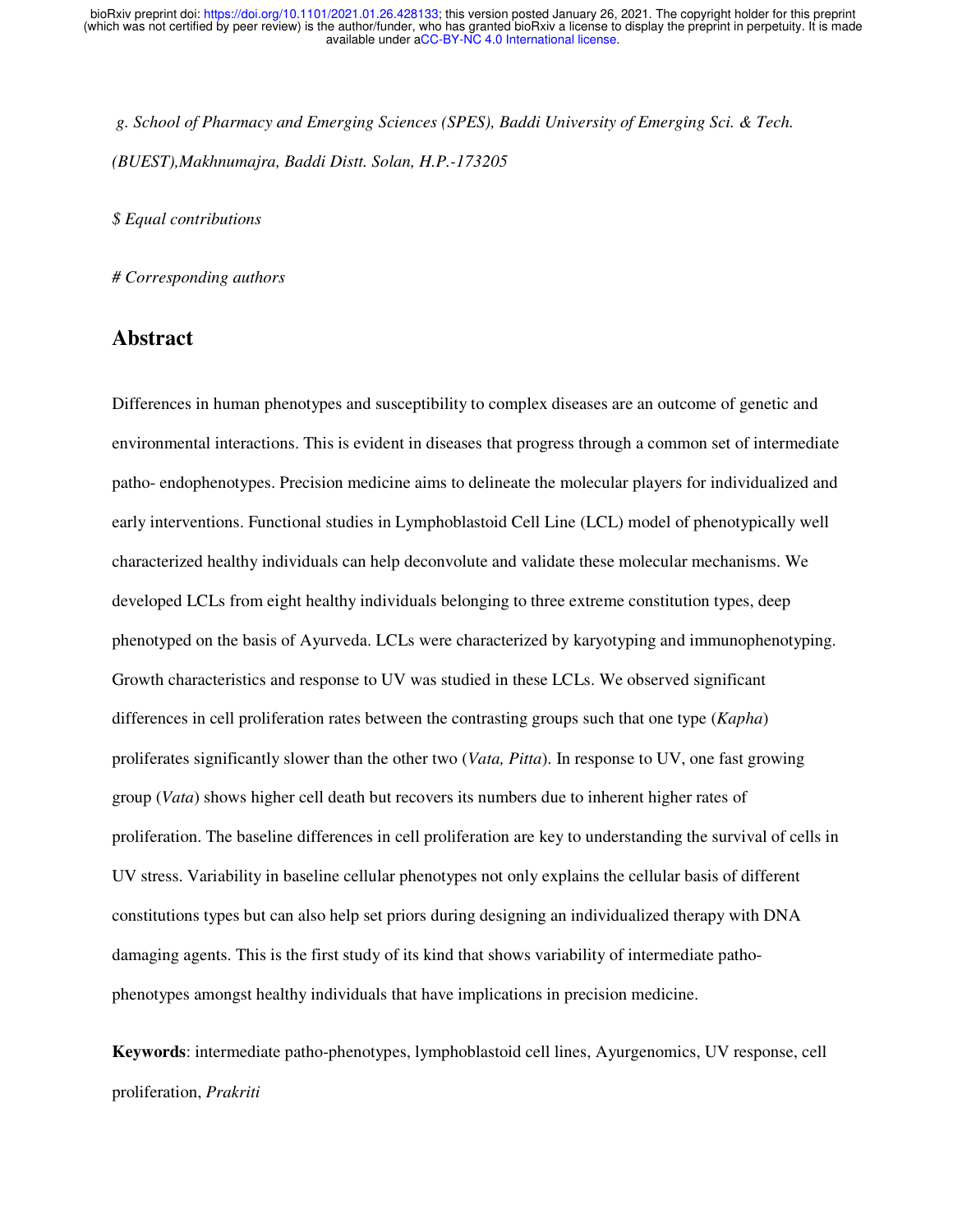### **Introduction**

A complex interplay of genetics and environmental conditions lead to inter-individual differences in phenotypic outcomes and disease predispositions  $1,2$ . Precision medicine aims to identify genetic variations that help predict these differences<sup>3</sup>. Strategies are being attempted to uncover variations that govern differential response to the environment in healthy and diseased individuals <sup>4,5</sup>. Identifying variations that govern differential response to the environment in healthy individuals prior to disease onset is still a challenge  $6-8$ . This would be important to identify predictive markers for actionable, early and individualized interventions.

Lymphoblastoid Cell Line (LCL) models of genetically characterized individuals such as the 1000 genomes project are being used to identify quantitative trait loci ( $eQTL$ )<sup>9</sup>. In addition, cell lines of diseased individuals are also being used to uncover QTLs linked to differential drug response  $10,11$ . However, connecting these cellular differences to phenotypic outcomes require newer and innovative approaches, such as functional phenomics that overlays information from multidimensional phenotypes for understanding biological differences  $12$ .

In Ayurgenomics, multi-omics studies are carried out on healthy individuals that are classified on the basis of multi-system phenotypes, called "*Prakrit*i" <sup>13</sup>. Individuals of a population can be stratified into broadly seven types [10]. *Prakriti* of an individual is invariant and governs health and disease trajectories including responsiveness to the environment. Out of the seven, *Vata, Pitta* and *Kapha* are the most contrasting types in phenotypes and susceptibilities 14,15. Unsupervised clustering approaches have revealed distinct phenomic architecture of these contrasting constitutions. Supervised machine learning and advanced statistical models could accurately predict the *Prakriti* types<sup>13</sup>. These constitution types exhibit differences at the genome wide expression, genetic, epigenetic and microbiome levels <sup>14,16–19</sup>. Further, *Prakriti* types significantly differ with respect to variations in genes associated with response to double stranded RNA, DNA-damaging agents and hypoxia <sup>16,20,21</sup>.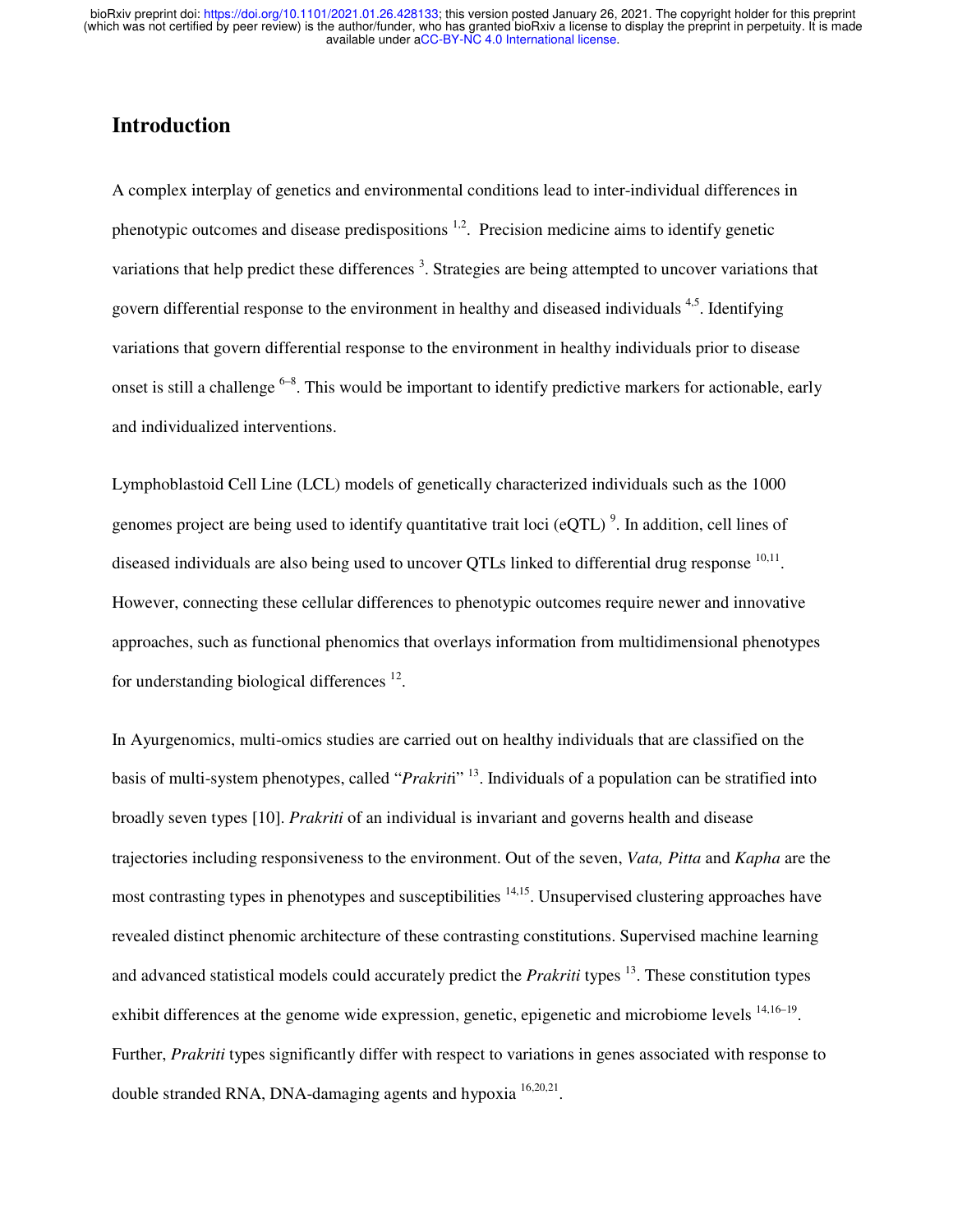These multi-omic differences prompted us to develop cellular models of extreme *Prakriti* types to elucidate differences in cellular phenotypes, which might provide further scope for functional studies. We hypothesized that different *Prakriti* cell lines could respond differently to the same trigger through the same or distinct molecular networks. In this study, we report the development of LCLs derived from healthy humans of extreme *Prakrit*i types, identified from a cohort of a homogenous genetic background  $16$ . During LCL characterization, we made a surprising observation- There were striking differences in growth rates amongst the eight LCLs. Intrigued by this observation, we proceeded to establish the robustness of these differences in cell proliferation and their consequence in UV stress. This is the first study that reports a baseline difference in cell proliferation amongst healthy individuals that contributes to variability in response to UV. These observations would be relevant in scenarios where altered rates of cell proliferation are cause or consequence in disease outcomes and help set priors for precision interventions.

#### **Materials and methods**

**Sample collection and ethical clearance:** The LCL lines were prepared from healthy individuals of extreme *Prakriti* types identified from the Ayurgenomics cohort from Vadu<sup>13</sup>. Ten male participants were selected based on detailed clinical phenotyping by Ayurveda clinicians. The study was approved by the KEMHRC Ethics committee. With written informed consent of the participants, 10 ml blood was drawn in heparin vacutainers, stored at room temperature and processed within 24 hours. Blood was tested for Hepatitis B and HIV prior to creation of cell lines. It was ensured that the participants were not under any medication at the time of sampling.

**Peripheral Blood Mononuclear Cells (PBMC) Isolation:** Blood was diluted with equal volume of Phosphate Buffer Saline (PBS), mixed by inversion and layered on Ficoll paque density gradient. PBMCs were collected from the buffy layer after centrifugation at 400g for 40 minutes. These were cultured in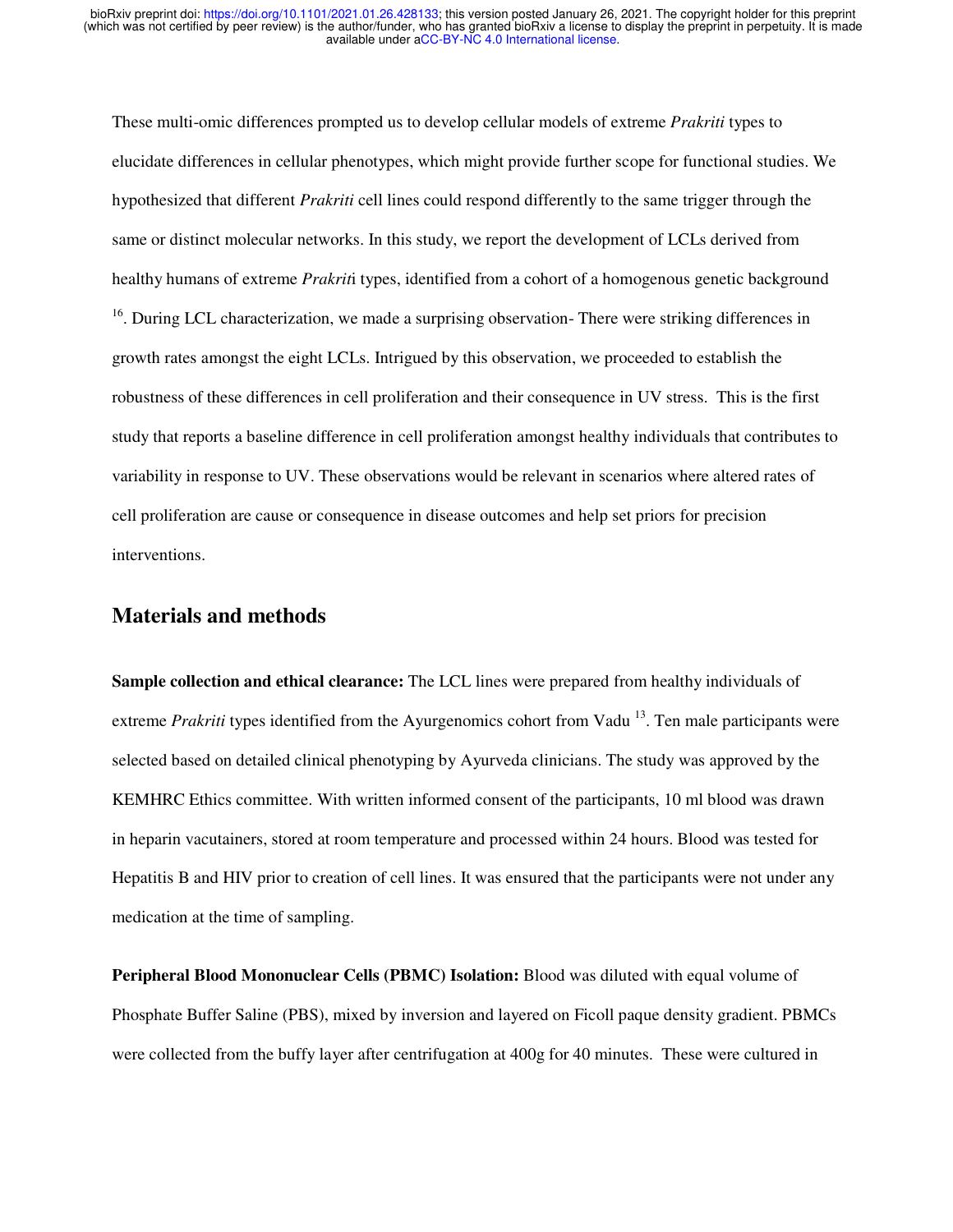RPMI-1640 (AT060, Himedia) supplemented with 15% fetal bovine serum (FBS; Gibco, 10270-106). The resultant PBMCs were then used for the generation of LCLs.

**Lymphoblastoid cell line generation:** Fresh PBMCs were infected with Epstein - Barr Virus (EBV) and incubated in 15% RPMI at 37°C with 5% CO<sub>2</sub> in a cell culture incubator for three hours. 1  $\mu$ g/ml cyclosporine A in 20% RPMI medium was added in 1:1 ratio to the cellular media containing viral particles. Cells were incubated for six days without media supplementation. Subsequently, cells were cultured for three to four weeks with regular media changes. The LCLs were maintained in RPMI-1640 supplemented with 15% FBS, 2 g/L sodium bicarbonate (S5761, SIGMA) and 1X Antibiotic-Antimycotic (15240-062, Gibco). Cells were maintained at  $37^{\circ}$ C with  $5\%$  CO<sub>2</sub>, in a cell culture incubator. LCLs were successfully derived from eight individuals and used in subsequent experiments.

Morphology of the cells with respect to aggregates/clumps and rosette formation was recorded. Cellular clumps were disrupted by pipetting to ensure a multiclonal population. This population was considered to be the first passage of LCLs. Characterization and subsequent experiments were performed from the fifth passage.

**Characterization of LCLs: (a)Karyotyping**: Karyotyping of LCLs was performed by standard methods.<sup>22</sup> Briefly, 2 x 10<sup>6</sup> cells were treated with 10  $\mu$ l/ml of Colcemid for 30 minutes in normal culture conditions. They were subjected to a hypotonic solution of 0.075M KCl for 30 minutes in a 37°C water bath and fixed in fresh Carnoy's fixative (3:1, methanol: acetic acid). Slides were prepared by pipetting 2 drops of cell suspension on slides held at 45 degrees. Slides were heat fixed on a 45°C hot plate for 2 minutes. Slides were aged for a day followed by trypsinization and staining with Giemsac stain for visualizing the chromosome banding pattern [1]. **(b)Immunophenotyping**: In order to ensure that the LCLs originated primarily from B cells, immunophenotyping was carried out by flow cytometry analysis of B cell specific surface markers.  $0.1x10^6$  cells were harvested and washed with PBS for surface staining with lymphocyte specific CD19 (B cell), CD3 (T cell) and CD56 (NK cell) markers. PBMCs with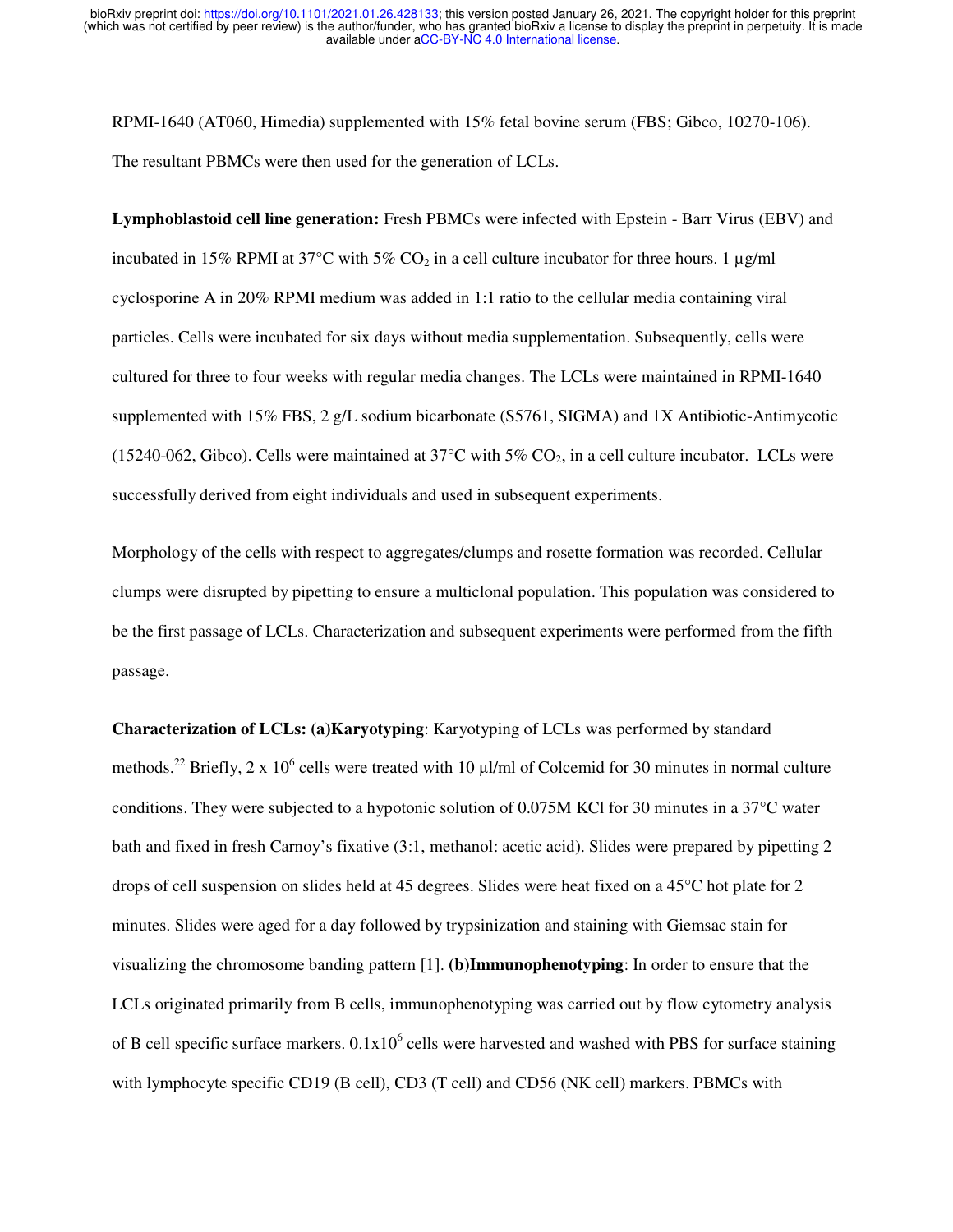heterogeneous cells were used as positive controls. Non- specific binding of the antibody was blocked using FC receptor blocker for 30 minutes on ice followed by incubation with the antibodies for 40 minutes on ice. Cells were washed with cold PBS twice and immediately analyzed by flow cytometry on BD LSR II. A minimum of  $1x10^4$  cells were recorded per sample for all flow cytometry analysis.

**LCL growth curve assay:** Growth assay of LCLs was performed using a non-lytic, luminescence based method using the RealTime-Glo™ MT cell viability assay (G9711, Promega). The Realtime-Glo™ enzyme and substrate were added to the cell culture medium during seeding of cells. Cells were seeded at 10000/100µl media per well in a 96-well plate and incubated in normal culture conditions. Luminescence units were recorded at near regular hours for plotting the growth curves. Growth rate and doubling times were calculated from the log phase.

**CFSE proliferation assay:** Cell proliferation rates were estimated by tracing cells labelled with Carboxyfluorescein Succinimidyl Ester (CFSE) across generations and compared between populations using CellTrace<sup>TM</sup> CFSE Cell Proliferation Kit (C34554 Invitrogen)<sup>23</sup>. Cells were stained with 5  $\mu$ M CFSE and grown in 12 well plates at the seeding density of  $1x10<sup>5</sup>/ml$ . Readings were taken on day zero and day 3 (72 hours). Cells fixed in 4% Paraformaldehyde were resuspended in FACs buffer (PBS with 1% FBS) and analyzed by FACS on BD LSR II. The Division Index (DI) - the average number of cell divisions that a cell in the original population has undergone was calculated using FlowJo software (BD).

**Cell cycle analysis after synchronization by double thymidine block:** Cells were seeded at the density of  $1x10<sup>5</sup>/ml$  in media supplemented with 2mM Thymidine (T9250-5G Sigma) followed by 18 hours of growth. Cells were washed and grown in media without Thymidine for 9 hours, followed by a 15-hour growth period in Thymidine supplemented media. Cells were harvested and fixed in 70% ethanol followed by permeabilized in 0.1% triton X 100 and RNase(40ng/ml) treatment. Cell cycle phases were studied by staining the cells with Propidium Iodide and analyzing by flow cytometry.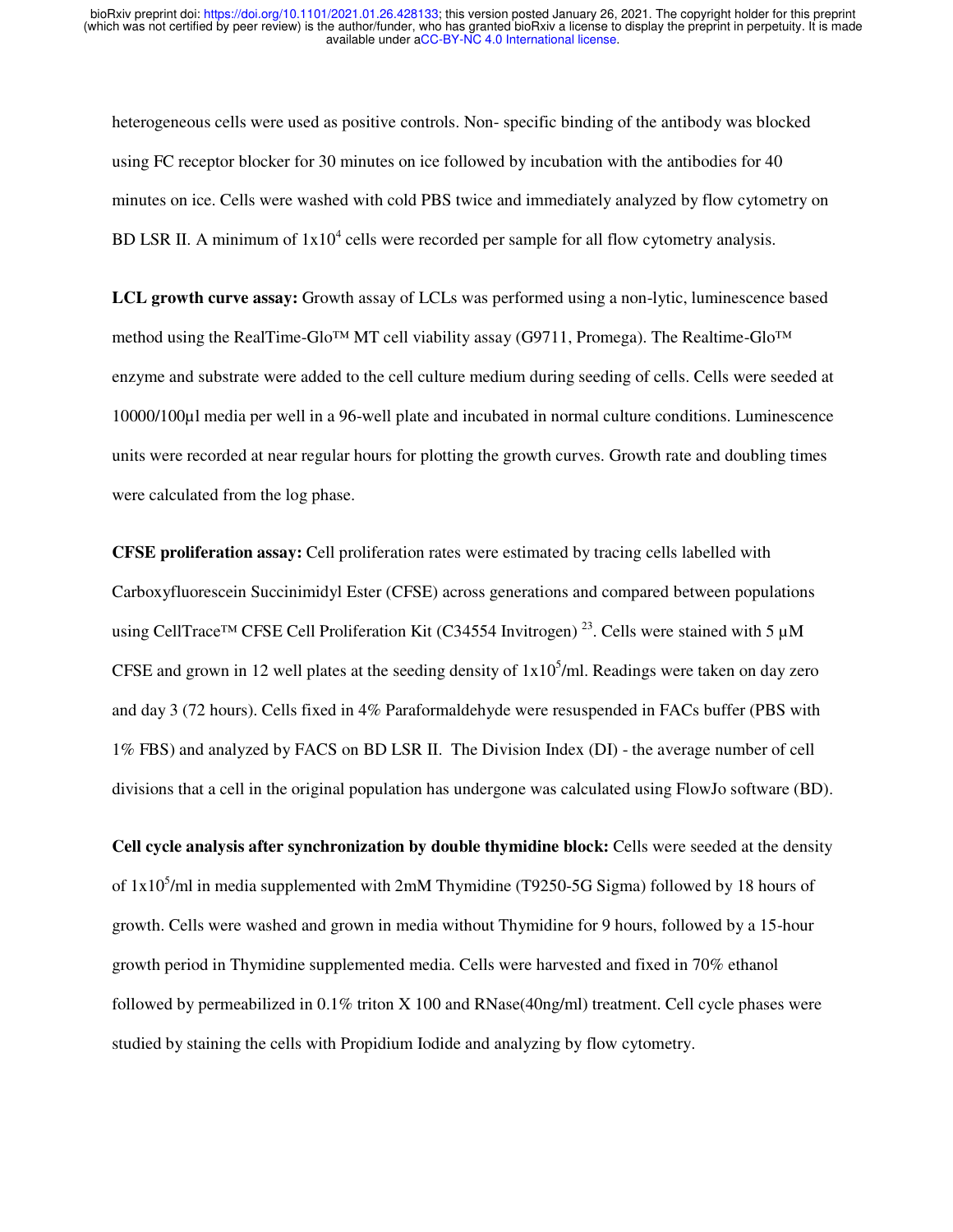**Comparison of cell cycle stages using specific markers**: The proportion of cells in different cell cycle phases were compared by Western blotting. We checked CDK2 Tyr15 phosphorylation for G1/S phase and Histone 3 Ser10 phosphorylation for mitosis. Cell lysates were prepared at 24 hours of growth and SDS-PAGE performed on 15% bis-acrylamide gel. Proteins were electrophoresed onto a PVDF membrane and blocked with 5% Bovine Serum Albumin. The primary antibody used was a cocktail of rabbit anti-Cdk2 pTyr15, and rabbit anti-Histone H3 pSer10 (1:1000 dilution, ab136810, abcam). Secondary antibody was horseradish peroxidase conjugated goat anti-rabbit immunoglobulin G (1:10000 dilution, sc-2004; Santa Cruz Biotechnology). Membranes were developed with optiblot ECL detection kit (ab133406; Abcam) and imaged using a Chemi-Doc (ImageQuant LAS 500). Protein expression was measured by densitometry analysis of the bands using ImageJ and normalized to the density of the βactin.

**Ki67 assay:** To estimate the number of proliferating cells, we carried out a 48-hour time course assay of Ki67. Cells were cultured at 1 x  $10^5$  cells/ml in 12-well plates, harvesting one well of each LCL every 12 hours, from 0 to 48 hours. Cells were fixed in 4% Paraformaldehyde, permeabilized with 0.1% Triton x 100 and stained with 1:200 dilution of Ki67 antibody (11-5698-80; Invitrogen) for 40 minutes at RT. Cells were resuspended in the FACS buffer and analyzed on BD LSR II flow cytometer.

**Cell Proliferation and death in response to UV:**  $1x10^5$  CFSE stained cells were seeded per well in 12 well plates. Cells were exposed to 50 mJ/cm<sup>2</sup> UV B and grown for 48 hours. Live and dead cells were counted using trypan blue staining. Cell proliferation was quantitated by flow cytometry analysis of CFSE stained cells.

**Statistical analysis**: Normal distribution was checked using Shapiro-Wilk test. Pairwise comparisons of *Vata* versus *Kapha, Vata* versus *Pitta* and *Pitta* versus *Kapha* were carried out using Student's t-test.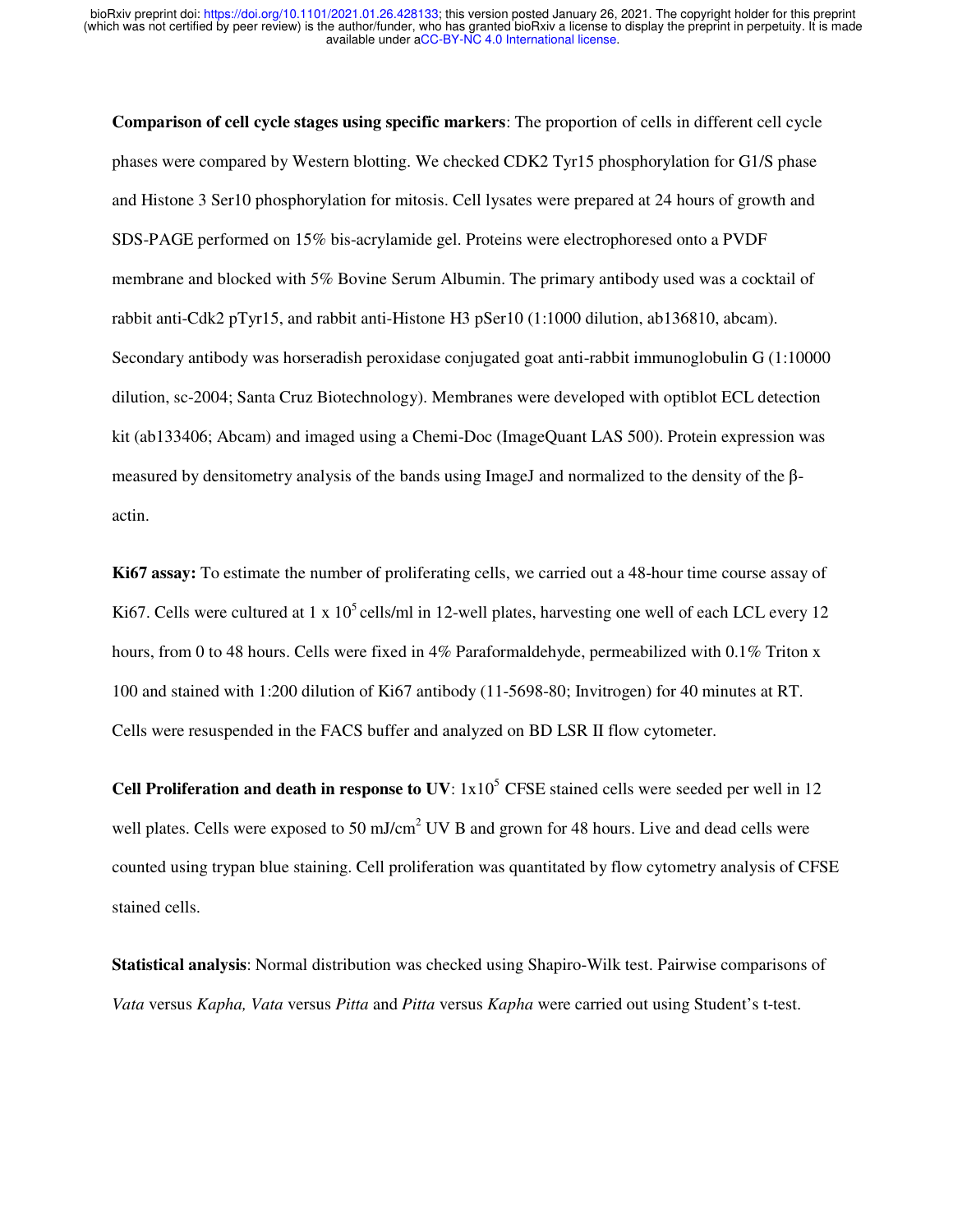#### **Results**

**Characterization of** *Prakriti* **specific LCLs:** LCLs showed hallmark morphology with presence of uropods and formation of aggregates in suspension culture, as seen by bright field microscopy (Fig.S1). Karyotype analysis confirmed the presence of normal chromosome numbers, structure and ploidy (Fig.S2). Immunophenotyping affirmed LCLs to be of B cell origin, based on CD19 positive staining (Fig.S3). Cells did not stain for the markers of T cells (CD3) and NK cells (CD56).

**Differences in growth rate between** *Prakriti* **LCLs**: Our initial aim was to study cellular response to UV amongst LCLs for which we needed to work with equal cell densities. However, during initial experiments we observed the *Vata* and *Pitta* cell lines to grow faster in comparison to *Kapha* and requiring more frequent media changes. This prompted us to explore whether there were inherent differences in cell proliferation rates among the LCLs. Growth curve of LCLs revealed two groups of slow and fast growing lines based on the average doubling time (36.6 hours). Interestingly, the three *Kapha* LCLs had doubling times greater than 36.6 hours and fell into the slow growing group (Fig.1A, B; Fig.S4). The three *Vata* and two *Pitta* LCLs had doubling-times less than 36.6 hours and fell into the fast growing group (Fig. 1A, B; Fig.S4). These differences significantly differentiated *Kapha* from *Vata* and *Pitta* (Fig.1A, B). The growth curves were repeated multiple times as biological and technical replicates i.e., a new stock from the same passage was revived for each experiment and experiment was performed in triplicates.

**Proliferation differences in cell populations of** *Prakriti* **LCLs:** To investigate whether differences in growth rate is due to the entire population or only a certain fraction, we used the CFSE dye dilution method. We looked at the distribution of the cells across generations at 72 hours of growth. *Vata* and *Pitta* LCLs were almost in the third generation of division whereas *Kapha* LCLs were in the second generation (Fig.1C, S5). We did not see any population of cells in the undivided peak, at 72 hours, which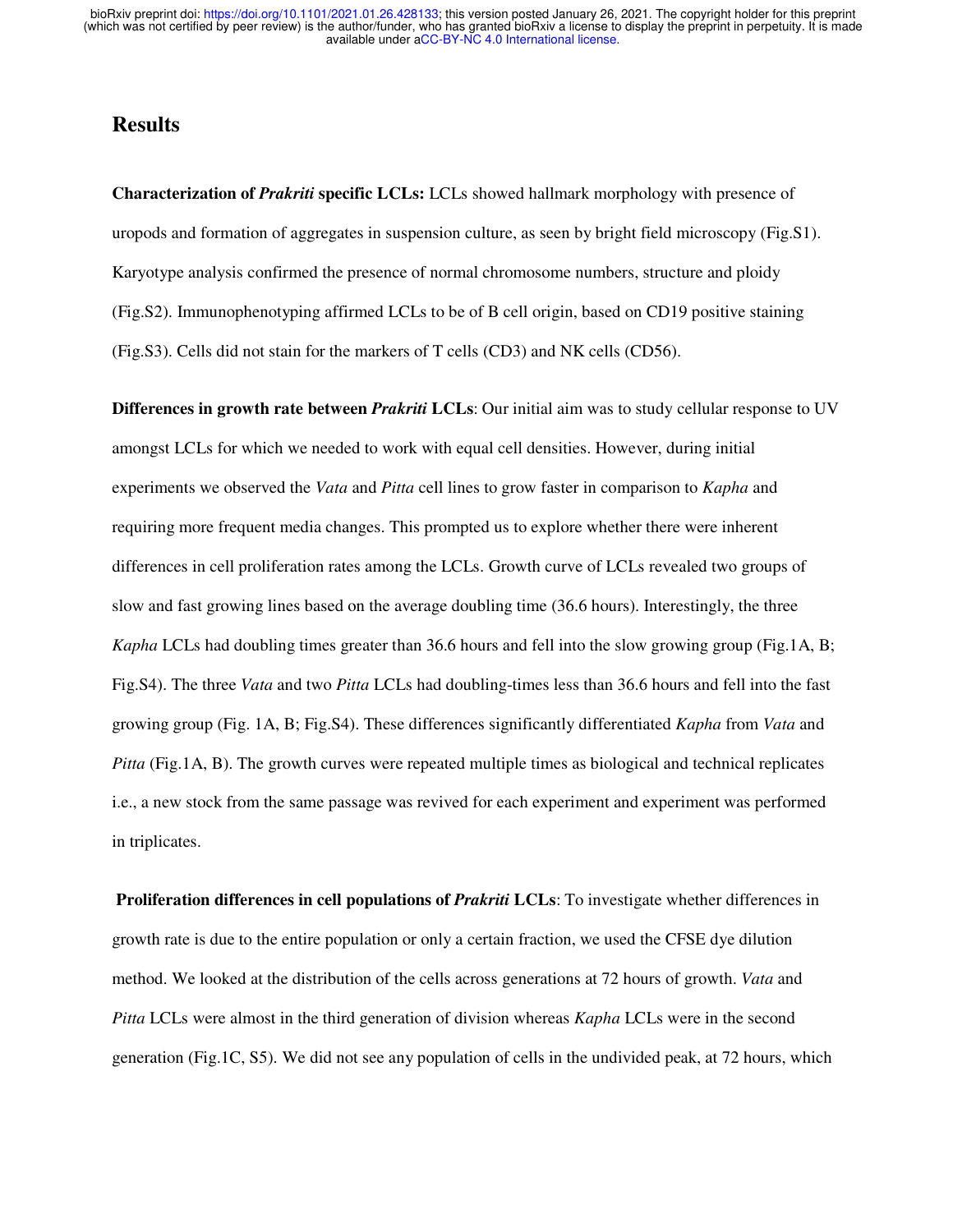shows that all the cells in the population have undergone at least one round of division. The DI of *Kapha* LCLs is significantly lower than *Vata* and *Pitta* LCLs (Fig.1D).

**Cell cycle kinetics differ between** *Prakriti* **LCLs**: To compare cell cycle kinetics, we planned to synchronize the eight LCLs and follow the progression of cell populations through G1, S and G2 phase by Propidium Iodide staining of the DNA. We used a double thymidine block which arrests cells at the boundary of G1/S. We failed to get the same degree of synchronization in all eight cell lines (S6). We also tried other methods, eg. Serum starvation for 24 hours, nocodazole treatment etc. but failed to get all the LCLs synchronized to the same phase. In an alternate strategy, we used cell cycle marker proteins CDK2 (G1/S) and Histone 3 (mitosis) for inferring differences in kinetics. The G1/S phase marker CDK2 phosphorylation was significantly different between the three groups with levels in *Vata<Pitta<Kapha* at 24 hours of growth (Fig.2A, B). On the contrary, the mitosis marker Histone 3 phosphorylation on the other hand was significantly different between the three LCL groups with levels in *Kapha<Vata<Pitta* (Fig.2A,C).Thus, our results indicates that at 24 hours of growth, mitosis is lower in *Kapha* cell lines compared to others. However, it is interesting to note that even though *Vata* and *Pitta* show higher cell proliferation rates, the molecular mechanisms could be different.

To further explore whether the number of proliferating cells is lower in *Kapha* LCLs as compared to *Vata* and *Pitta*, we traced the cell proliferation marker Ki67 in the cell lines over a 48 hour time course. The levels of Ki67 positive cells were higher in the *Vata* and *Pitta* LCLs along the entire time course (Fig.3B) however, significant differences were observed at the 12 hours (Fig.3A, C).

**Effect of UV exposure on cell proliferation rates in** *Prakriti* **LCLs**: It is known that cell cycle arrest ensues in response to UV or DNA damaging agents. We were curious to know how the LCLs of different *Prakriti* types, with inherent differences in baseline cell proliferation rates respond to UV. Interestingly we found the *Vata* LCLs to be significantly more sensitive to UV than others (Fig.4). They not only show significantly less percentage viability compared to *Kapha* (Fig 4.A), but also a significantly higher death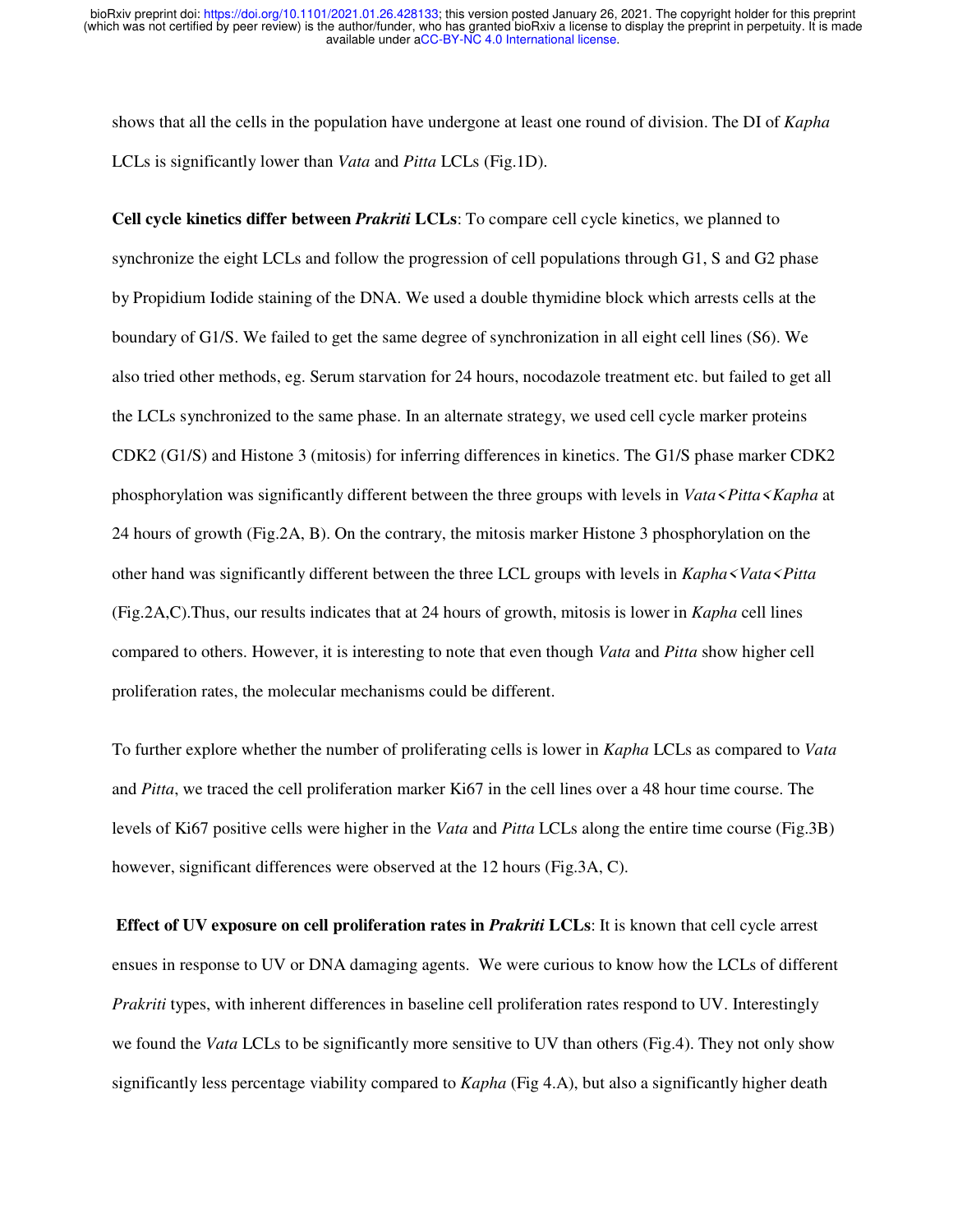percent compared to both *Pitta* and *Kapha* (Fig 4.B) in response to UV. The *Kapha* LCLs displayed significantly lower growth arrest compared to *Vata* LCLs (Figure 4 E) 48-hours after UV exposure. *Pitta* LCLs did not show any significant differences compared to *Vata* but exhibited higher growth arrest compared to *Kapha* LCLs (Fig 4.E) in UV stress. All the LCLs show similar viable cell numbers after 48 hours of UV exposure (Fig 4.B). But the differences in UV response can only be appreciated by accounting for the baseline viability difference among them (Fig 4.B). All the LCLs show growth arrest in response to UV, but the growth rate of *Vata* still remains higher than the *Kapha* cell lines (Fig.4F). This high growth rate helps the *Vata* LCLs to cope up with the higher cell death caused by UV (Fig.4C, D) and recover their cell numbers (Fig.4B).

#### **Discussion**

We report a novel finding that cell proliferation rates differ significantly amongst LCLs derived from healthy individuals stratified phenotypically. Processes such as cell proliferation are thought to be homeostatic and not expected to vary systematically across individuals, our data suggests otherwise. The LCLs studied here were derived from individuals of extreme and contrasting constitutions who differ with respect to multisystem and molecular attributes  $16-19,24$ . We show a core cellular phenotype differentiating between these groups where *Vata* and *Pitta* have higher rates of cell proliferation compared to *Kapha*. However, *Vata* shows significantly more cell death in UV, than *Pitta* and *Kapha*. Despite its higher cell mortality, the baseline proliferation rates in *Vata* seem to provide a growth advantage to the surviving cells post UV treatment.

Cell proliferation is coupled to a variety of cellular and individual phenotypes for instance, DNA repair  $25,26$ . Slow proliferation allows repair to be complete before the next cell division whereas fast proliferation allows coupling of DNA repair to replication and enables homology driven replication coupled repair process <sup>27</sup>. Impaired cell turnover can lead to extensive cell accumulation, e.g. neoplastic and cancerous growths. Inappropriately triggered cell death can lead to excessive cell loss, e.g.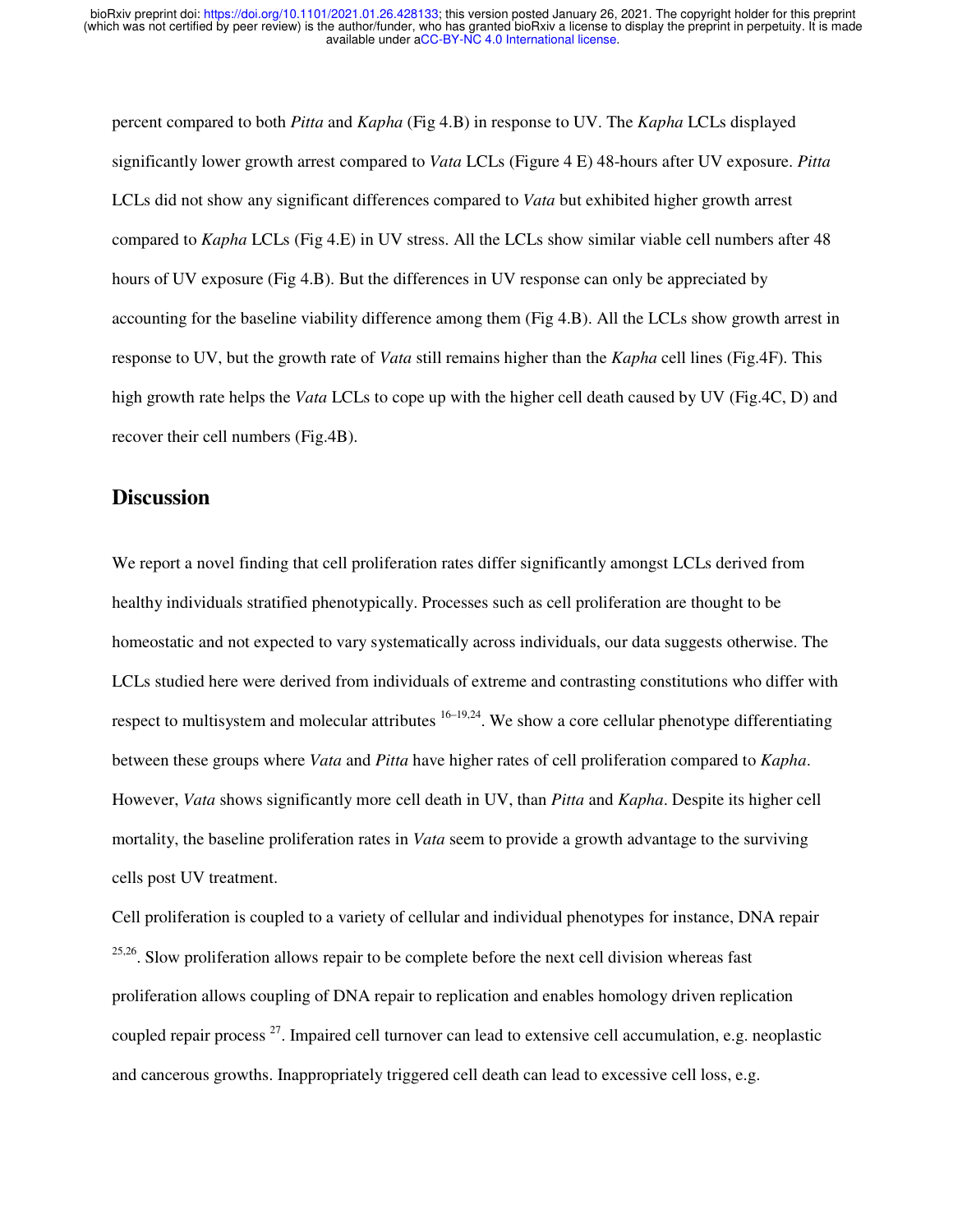neurodegenerative, autoimmune and cardiovascular disorder <sup>28,29</sup>. Interestingly, neurons re-enter cell cycles before apoptosis and impaired cell cycle regulation is a clear indicator of neurodegenerative disorders <sup>30</sup>. Therefore, inherent differences in cell proliferation and repair in healthy states could contribute to inter-individual variability in disease and responsiveness. In this context, a recent study reports higher basal cell proliferation rate differences in LCLs derived from patients of Bipolar disorder who are responders to Lithium chloride. The response of control and patient LCLs to LiCl is shown to be dependent on these baseline proliferation differences <sup>31</sup>. Higher cell proliferation has also been reported in lymphocyte lines of Alzheimer's disease  $32$ . Could this be an early phenotype of predispositions? Assessment of cell proliferation also forms the basis for therapeutic interventions in cancer and its therapies. Without a prior knowledge of baseline proliferation rates, enhanced killing of cancer cells by therapy might suggest a need for lower dosage or shorter treatment. However, priors set from the baseline data may suggest a higher dose or recurrent treatment to prevent relapse or predict differences in responsiveness.

The *Prakriti* types are an outcome of relative proportions of the three groups of physiological entities "*Tridosha*", that govern the kinetic "*Vata*", metabolic "*Pitta*" and "*Kapha*" structural components of the body. These proportions in *Prakriti* types, is established at the time of embryonic development, and remains invariant throughout lifetime  $14,24$ . Our previous report on the blood transcriptome from another cohort shows differential enrichment of molecular pathways between the *Prakriti* types <sup>16</sup>. Significant upregulation and enrichment of cell cycle genes between *Vata* and *Kapha* corroborates the cellular differences reported here. We also observed significant genetic differences in a subset of genes which govern cell proliferation, DNA damage response, apoptosis - *AKT3, FAS, RAD51* between the *Prakriti*  20,33 *.* Hence, cellular proliferation rate seems to be a core cellular phenotype specific to *Prakriti*. It is also a shared endophenotype for multiple triggers. Deconvolution of this pathway through *Prakriti* phenotypes might provide novel biological leads. For instance, we observe differences amongst *Prakriti* types in phosphorylation of CDK2, a candidate gene implicated in neuronal loss in Parkinson's disease <sup>34</sup>.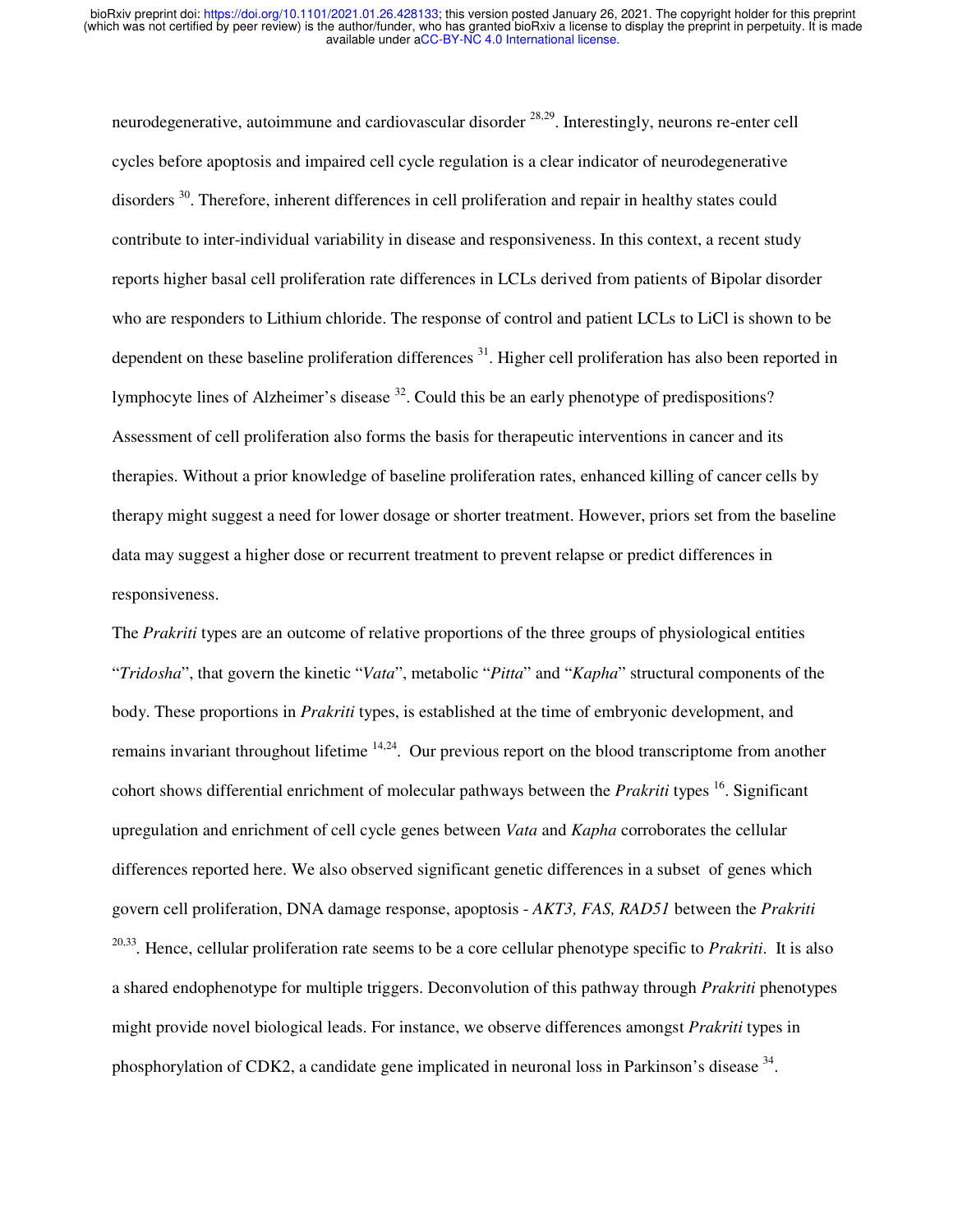The observations made here might help provide clues to some of the biological differences and inherent susceptibilities described for *Prakriti.* Noteworthy to mention is the barrier function differences with respect to UV that have been described in many studies <sup>35,36</sup>. Membrane activating agents have been shown to activate cell division  $37$ . In Ayurveda, there are vivid descriptions about better barrier functions in *Kapha.* It might be possible that fast proliferation doesn't let the cell membrane stabilize as much as the slow proliferators, resulting in poor barrier function. Earlier we have reported such links between hypoxia response and hemostatic outcomes in *Prakriti* types. Individual's bleeding outcomes were due to inherently elevated hypoxia responsiveness in *Pitta* <sup>21</sup>. In future studies, it is pertinent to explore whether differences in cell membrane properties could explain the response to UV in *Kapha* and consequent differences in cell proliferation rates.

These observations are preliminary and have to be carried out in larger sample sizes, cohorts and cellular models for generalizability. LCLs have inherent limitations of not being readily amenable to transfection and therefore differentiated cell lineages from the same individual can be considered. Correlation of this core cellular phenotype across different pathological conditions in prospective cohorts is testable. This study also emphasizes the advantage of *Prakriti* based stratification for predictive medicine and early interventional possibilities.

**Conclusion**: This first of its kind study highlights the importance of Ayurgenomics approach in the development of cellular models for functional phenomics. These can be effective in integrating the expression readouts from system level phenotypes to cellular outcomes in an individual specific manner. Our observations open up tantalizing possibilities in precision medicine, for instance, taking into account the baselines of the cell proliferations as priors might help resolve unexplainable outcomes and lead to individualized interventions. Non-invasive *Prakriti* based stratification that focuses on individuality is what is envisaged in affordable precision medicine initiatives.

#### **Acknowledgment**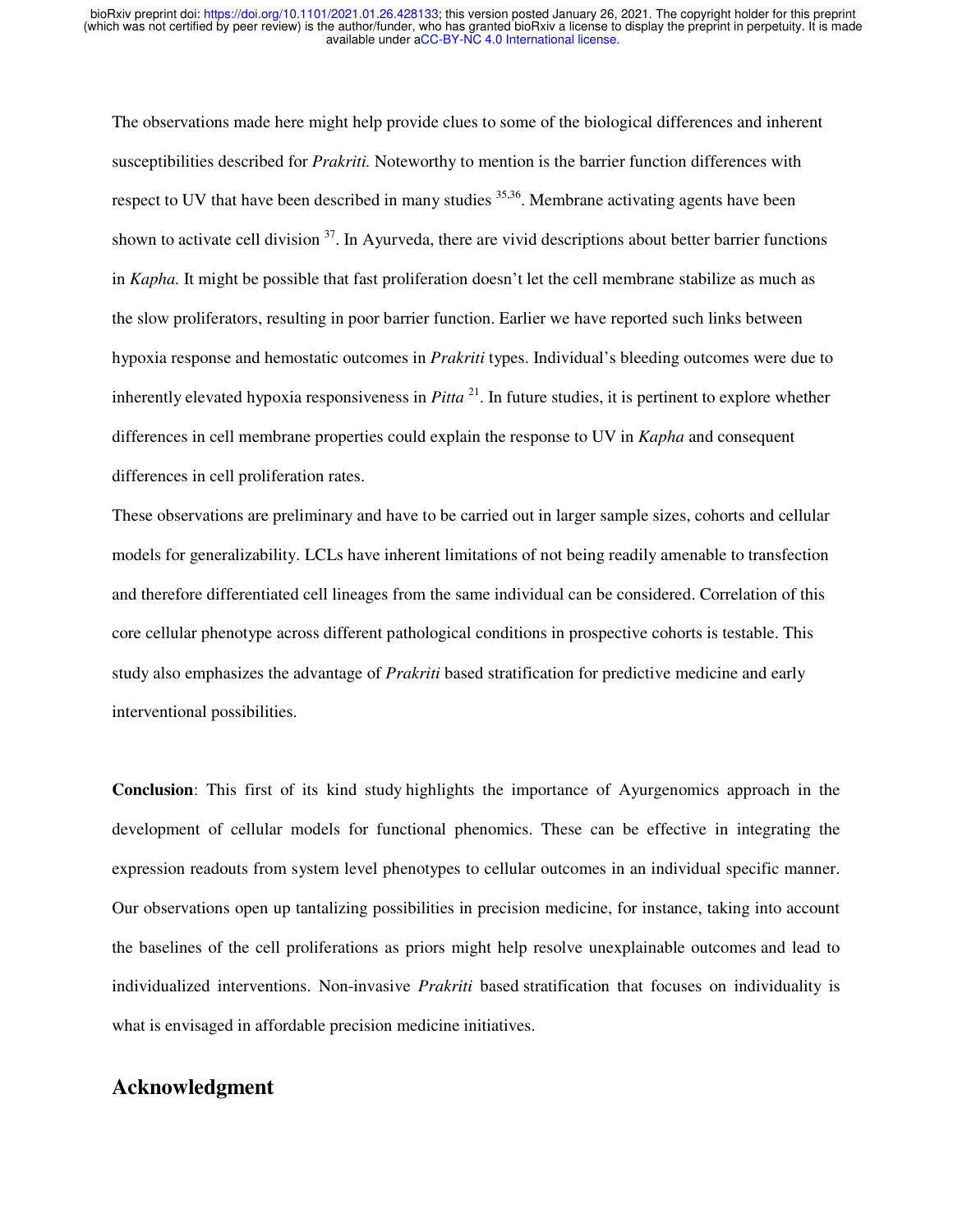We thank Odity Mukherjee for helping with the LCL facility, and the CSIR FACS Facility. This work

was financially supported by the Ministry of AYUSH center of excellence (GAP0183) and CSIR funding

by Trisutra (MLP901). Fellowship support was received from CSIR (Sumita), ICMR (Sunanda) and COE

(Dayanidhi). We thank the field team of KEM Hospital Research Centre, Pune for assistance in data

generation. Contribution of the participants is appreciated.

#### **References**

- 1. Kraft, P., Yen, Y.-C., Stram, D. O., Morrison, J. & Gauderman, W. J. Exploiting Gene-Environment Interaction to Detect Genetic Associations. *Hum. Hered.* **63**, 111–119 (2007).
- 2. Eley, T. C. *et al.* Gene–environment interaction analysis of serotonin system markers with adolescent depression. *Mol. Psychiatry* **9**, 908–915 (2004).
- 3. Chen, R. *et al.* Personal omics profiling reveals dynamic molecular and medical phenotypes. *Cell* **148**, 1293–1307 (2012).
- 4. Yugi, K., Kubota, H., Hatano, A. & Kuroda, S. Trans-Omics: How To Reconstruct Biochemical Networks Across Multiple 'Omic' Layers. *Trends Biotechnol.* **34**, 276–290 (2016).
- 5. Baker, S. G. Identifying Combinations of Cancer Markers for Further Study as Triggers of Early Intervention. *Biometrics* **56**, 1082–1087 (2000).
- 6. Hood, L. Systems biology and p4 medicine: past, present, and future. *Rambam Maimonides Med. J.* **4**, e0012–e0012 (2013).
- 7. Brown, S. D. M. & Lad, H. V. The dark genome and pleiotropy: challenges for precision medicine. *Mamm. Genome* **30**, 212–216 (2019).
- 8. Braun, E. The unforeseen challenge: from genotype-to-phenotype in cell populations. *Rep. Prog. Phys.* **78**, 036602 (2015).
- 9. Auton, A. *et al.* A global reference for human genetic variation. *Nature* **526**, 68–74 (2015).
- 10. Otsuka, F., Tarone, R. E., Cayeux, S. & Robbins, J. H. Use of Lymphoblastoid Cell Lines to Evaluate the Hypersensitivity to Ultraviolet Radiation in Cockayne Syndrome. *J. Invest. Dermatol.* **82**, 480–484 (1984).
- 11. Zhang, X. *et al.* Synthesis of 53 tissue and cell line expression QTL datasets reveals master eQTLs. *BMC Genomics* **15**, 532–532 (2014).
- 12. York, L. M. Functional phenomics: an emerging field integrating high-throughput phenotyping, physiology, and bioinformatics. *J. Exp. Bot.* **70**, 379–386 (2019).
- 13. Tiwari, P. *et al.* Recapitulation of Ayurveda constitution types by machine learning of phenotypic traits. *PLOS ONE* **12**, e0185380 (2017).
- 14. PRASHER, B., GIBSON, G. & MUKERJI, M. Genomic insights into ayurvedic and western approaches to personalized medicine. *J. Genet.* **95**, 209–228 (2016).
- 15. Prasher, B. *et al.* Ayurgenomics for stratified medicine: TRISUTRA consortium initiative across ethnically and geographically diverse Indian populations. *Spec. Issue Ayurveda* **197**, 274–293 (2017).
- 16. Prasher, B. *et al.* Whole genome expression and biochemical correlates of extreme constitutional types defined in Ayurveda. *J. Transl. Med.* **6**, 48 (2008).
- 17. Govindaraj, P. *et al.* Genome-wide analysis correlates Ayurveda Prakriti. *Sci. Rep.* **5**, 15786 (2015).
- 18. Chaudhari, D. *et al.* Understanding the association between the human gut, oral and skin microbiome and the Ayurvedic concept of prakriti. *J. Biosci.* **44**, (2019).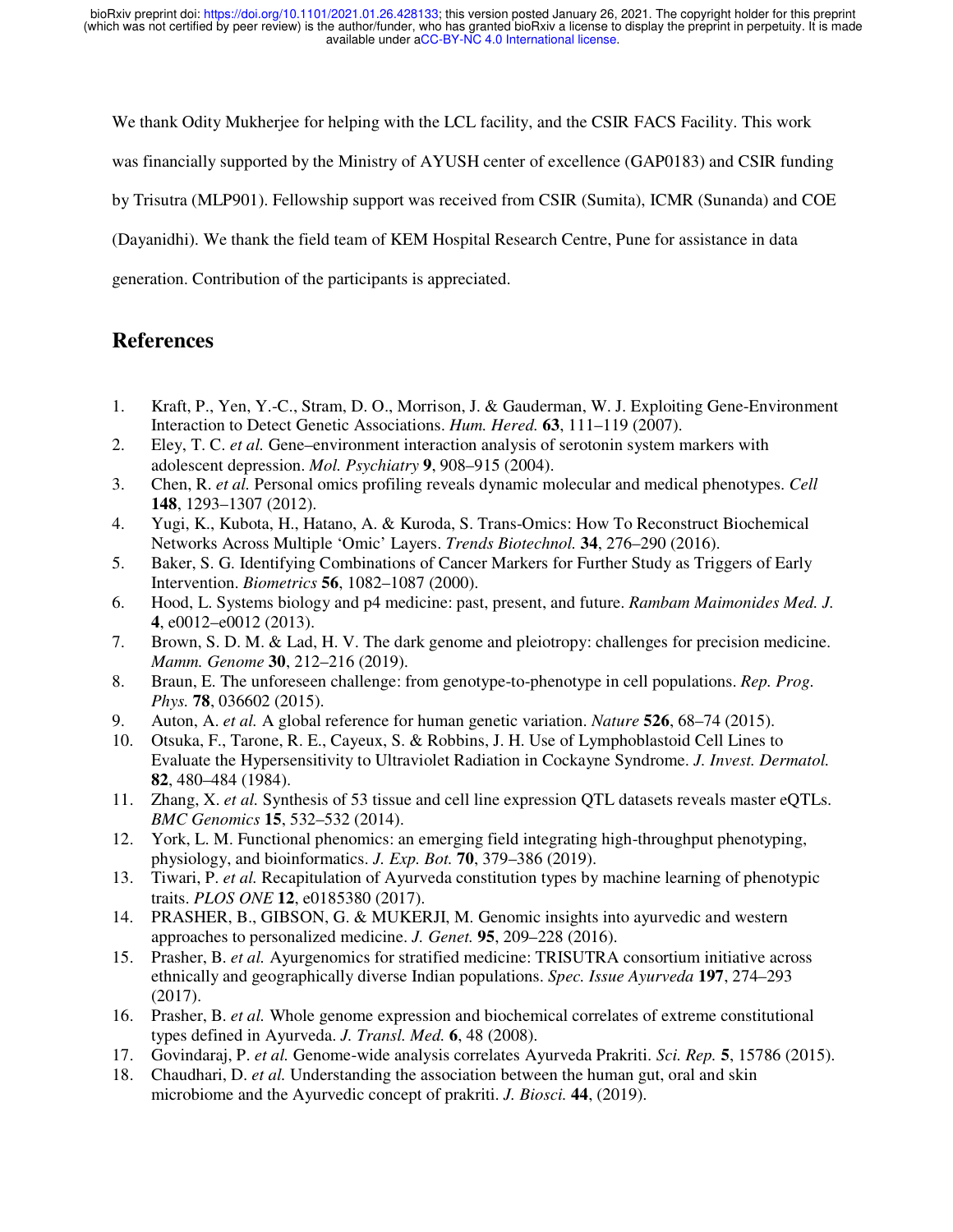- 19. Rotti, H. *et al.* DNA methylation analysis of phenotype specific stratified Indian population. *J. Transl. Med.* **13**, 151 (2015).
- 20. Aggarwal, S. *et al.* <em>EGLN1</em> involvement in high-altitude adaptation revealed through genetic analysis of extreme constitution types defined in Ayurveda. *Proc. Natl. Acad. Sci.* **107**, 18961 (2010).
- 21. Aggarwal, S. *et al.* Combined genetic effects of EGLN1 and VWF modulate thrombotic outcome in hypoxia revealed by Ayurgenomics approach. *J. Transl. Med.* **13**, 184 (2015).
- 22. AU Howe, B., AU Umrigar, A. & AU Tsien, F. Chromosome Preparation From Cultured Cells. *J. Vis. Exp.* e50203 (2014) doi:10.3791/50203.
- 23. Quah, B. J. C., Warren, H. S. & Parish, C. R. Monitoring lymphocyte proliferation in vitro and in vivo with the intracellular fluorescent dye carboxyfluorescein diacetate succinimidyl ester. *Nat. Protoc.* **2**, 2049–2056 (2007).
- 24. Abbas, T. *et al.* Genetic differences between extreme and composite constitution types from whole exome sequences reveal actionable variations. *bioRxiv* 2020.04.24.059006 (2020) doi:10.1101/2020.04.24.059006.
- 25. Mjelle, R. *et al.* Cell cycle regulation of human DNA repair and chromatin remodeling genes. *DNA Repair* **30**, 53–67 (2015).
- 26. Bhattacharya, S. *et al.* RAD51 interconnects between DNA replication, DNA repair and immunity. *Nucleic Acids Res.* **45**, 4590–4605 (2017).
- 27. Zhivotovsky, B. & Orrenius, S. Cell cycle and cell death in disease: past, present and future. *J. Intern. Med.* **268**, 395–409 (2010).
- 28. Boehm, M. & Nabel, E. The cell cycle and cardiovascular diseases. *Prog. Cell Cycle Res.* **5**, 19–30 (2003).
- 29. Balomenos, D. & Martínez-A, C. Cell-cycle regulation in immunity, tolerance and autoimmunity. *Immunol. Today* **21**, 551–5 (2000).
- 30. Park, D. S., Morris, E. J., Greene, L. A. & Geller, H. M. G1/S Cell Cycle Blockers and Inhibitors of Cyclin-Dependent Kinases Suppress Camptothecin-Induced Neuronal Apoptosis. *J. Neurosci.* **17**, 1256 (1997).
- 31. Paul, P. *et al.* Lithium response in bipolar disorder correlates with improved cell viability of patient derived cell lines. *Sci. Rep.* **10**, 7428 (2020).
- 32. Ashok, A. *et al.* Does retinoic acid reverse cell cycle dysregulation in Alzheimer's disease lymphocytes? *Asian J. Psychiatry* **39**, 174–177 (2019).
- 33. Sethi, T. P., Prasher, B. & Mukerji, M. Ayurgenomics: A New Way of Threading Molecular Variability for Stratified Medicine. *ACS Chem. Biol.* **6**, 875–880 (2011).
- 34. Giovanni, A., Wirtz-Brugger, F., Keramaris, E., Slack, R. & Park, D. S. Involvement of Cell Cycle Elements, Cyclin-dependent Kinases, pRb, and E2F·DP, in B-amyloid-induced Neuronal Death. *J. Biol. Chem.* **274**, 19011–19016 (1999).
- 35. Schwarz, T. UV light affects cell membrane and cytoplasmic targets. *J. Photochem. Photobiol. B* **44**, 91–96 (1998).
- 36. Wlaschek, M. *et al.* Solar UV irradiation and dermal photoaging. *Consequences Expo. Sunlightelements Assess Prot.* **63**, 41–51 (2001).
- 37. Ingram, L. O. & Fisher, W. D. Stimulation of cell division by membrane-active agents. *Biochem. Biophys. Res. Commun.* **50**, 200–210 (1973).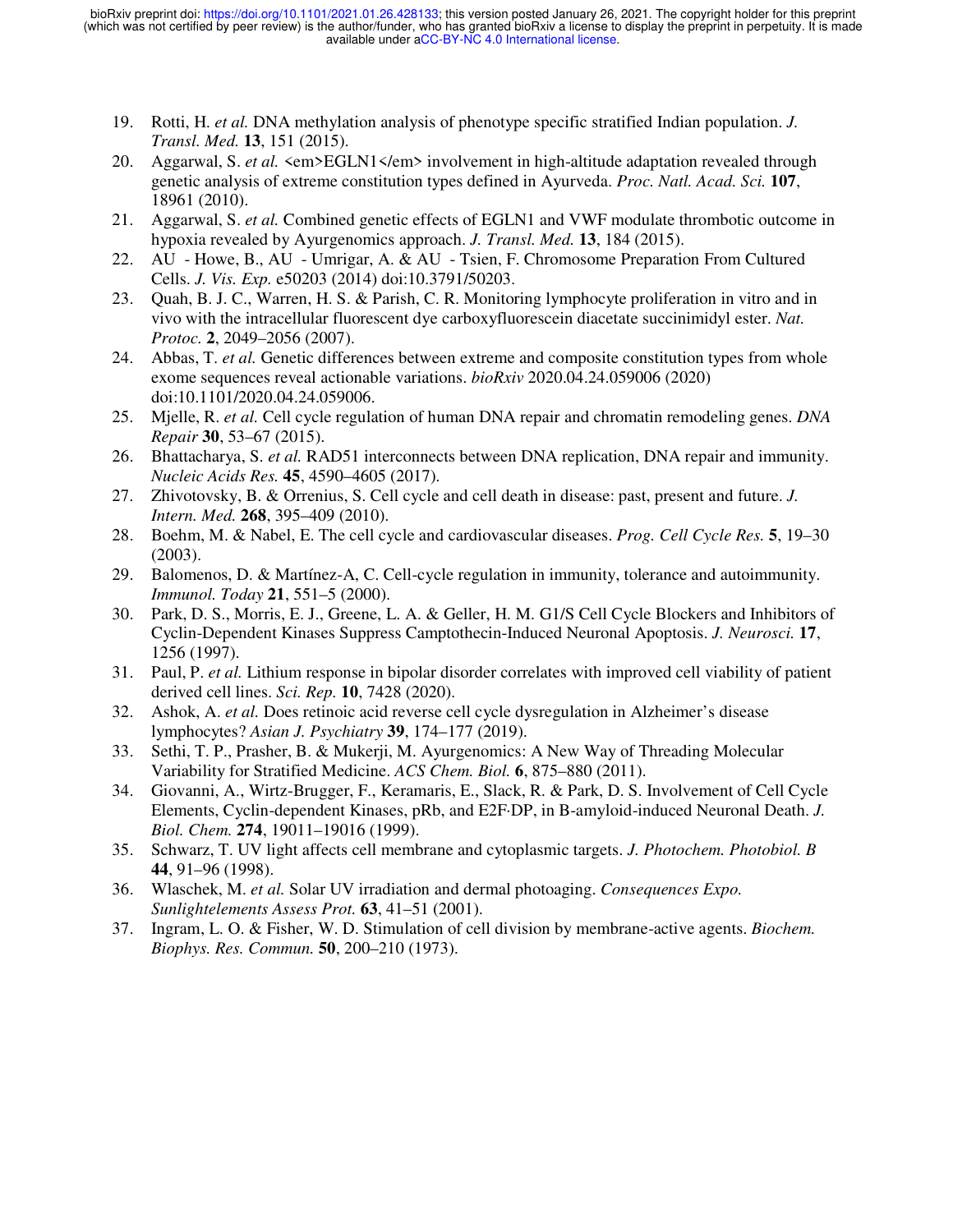## **Figure legends**

Figure 1. *Prakriti* specific growth differences in LCLs (A) RealTime-Glo™ growth curves of LCLs (B) Doubling times of the *Kapha (K)* to be significantly lower than *Vata (V)* and *Pitta (P)*. Growth curves and box plots from biological and technical replicates [N=3 (*Vata* and *Kapha*) and N=2 (*Pitta*), n=3, Error bars denote ±SEM, unpaired t test \*\*\*\* = P<0.00001, \*\*\* = P<0.0001)] (C) CFSE assay shows *Kapha* cell population dividing slower than *Vata* and *Pitta* (representative images of flow cytometry) (D) DI of *Kapha* is significantly lower than *Vata* and *Pitta*. Box plot from analysis of biological and technical replicates [N=3 (*Vata* and *Kapha*) and N=2 (*Pitta*), n=3, Error bars denote  $\pm$ SEM, unpaired t test \*\*\* = P<0.0001)]

Figure 2. Cell cycle marker proteins in *Prakriti* specific LCLs (A) Western blot (representative) for CDK2 pTyr15 (G2/S marker), Histone H3 pSer10 (Mitosis marker) and β-actin (loading control) at 24 hours of growth (B) Western Blot quantitation showing a significant difference in CDK2 pTyr15 (G2/S) marker) between *Prakriti* (C) Histone H3 pSer10 (Mitosis marker) levels significantly differ between *Prakrit*i [N=3 (*Vata* and *Kapha*) and N=2 (*Pitta*), n=3, Error bars denote  $\pm$ SEM, unpaired t test \*\*\*\* = P<0.00001, \*\*\* = P<0.0001, \* = P<0.05]

Figure 3. Ki67 proliferation marker differs between *Prakriti* types (A) Percent of proliferating cells in LCL populations at 12hr (Representative flow cytometry plots) (B) Ki67 staining over the course of 48 hours of growth. (C) *Kapha* has significantly lower Ki67 positive cells at 12 hours compared to *Vata* and *Pitta*. [N=3 (*Vata* and *Kapha*) and N=2 (*Pitta*), n=3, Error bars denote  $\pm$ SEM, unpaired t test \*\*\* =  $P \le 0.0001$ , \*\* =  $P \le 0.001$ )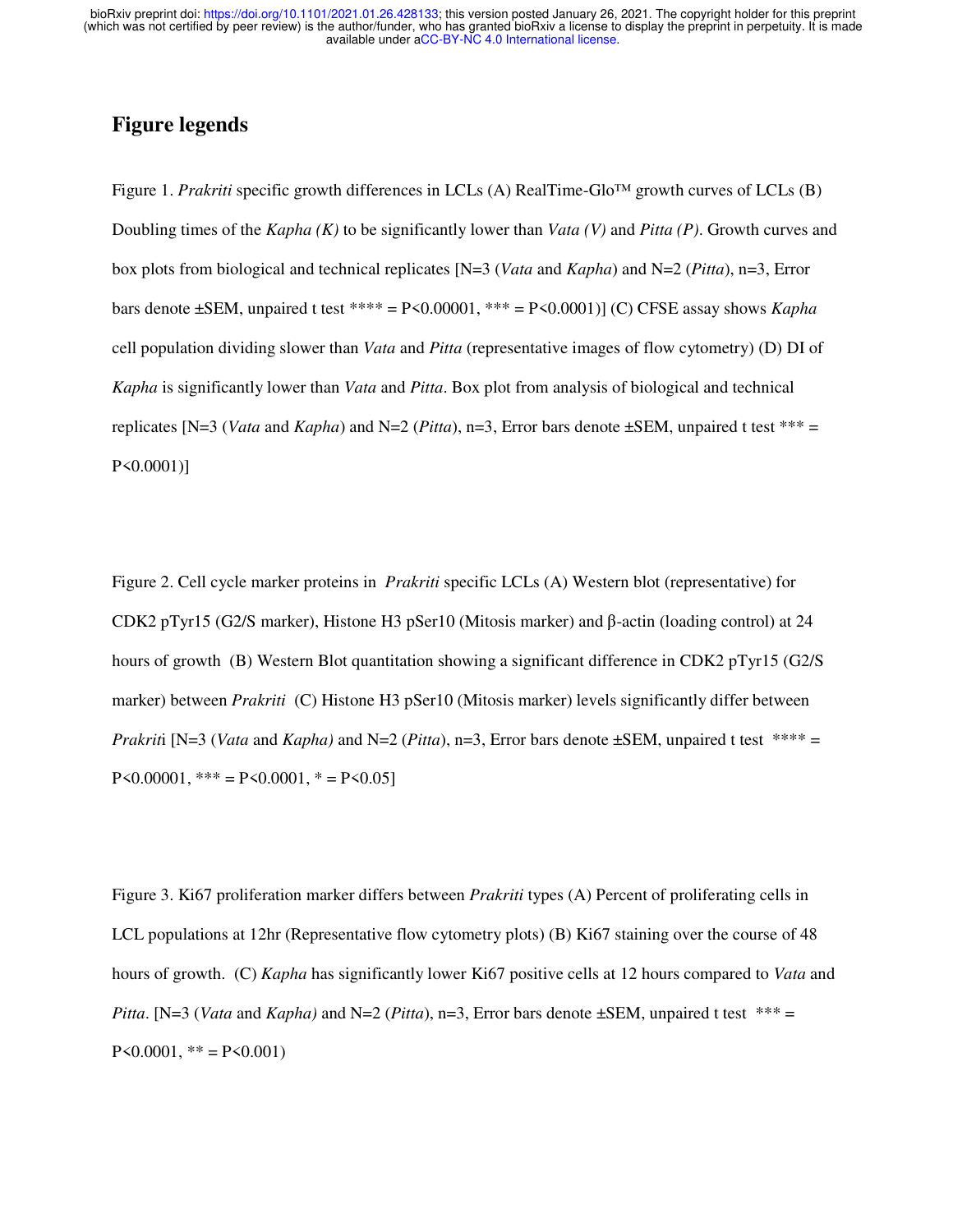Figure 4. Effect of UV exposure on *Prakriti* specific LCLs. (A) Percent cell viability, (B)Viable cell number, (C) Percent cell death, and (D) Dead cell number of *Prakriti* specific LCL types in response to UV stress. (E) Division index of *Prakriti* LCLs normalized to respective untreated controls (F) Division index of control and UV exposed LCLs. (N=3 (*Vata* and *Kapha*) and N=2 (*Pitta*), n=3, Error bars denote  $\pm$ SEM, unpaired t test \*\*\*\* = P<0.00001\*\* = P<0.001, \* = P<0.05)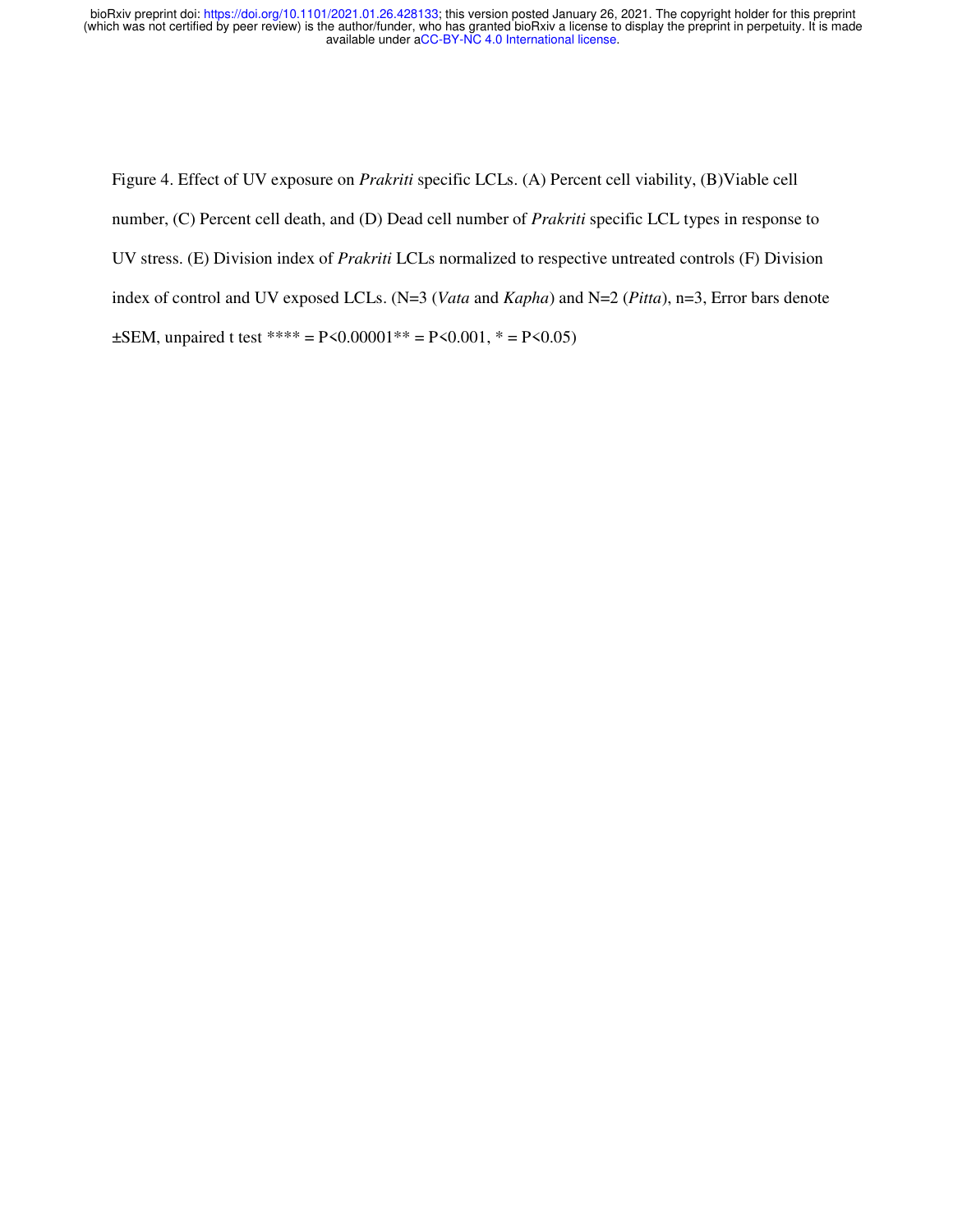## **Figures**



Figure 1

A



Figure 2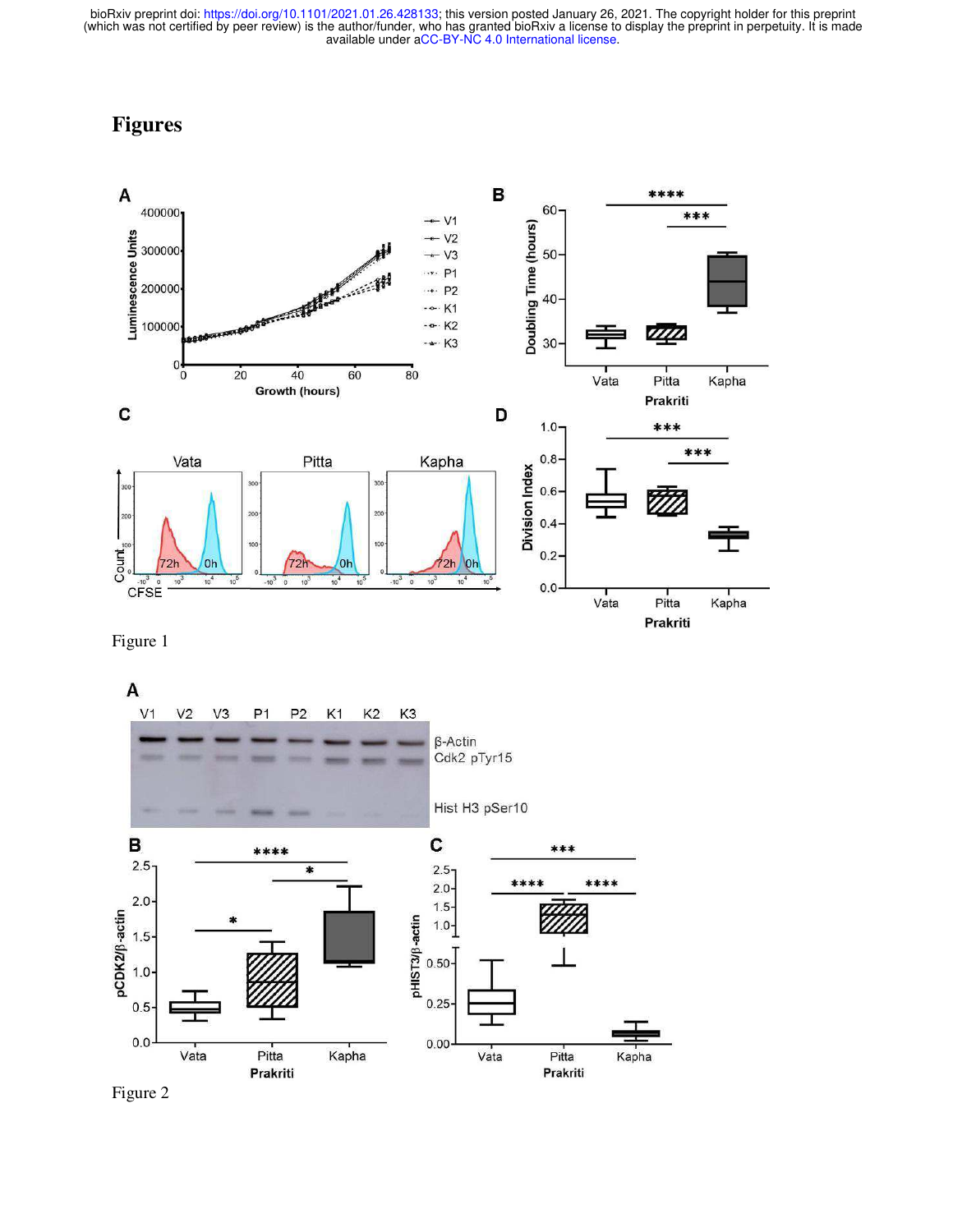

Figure 3